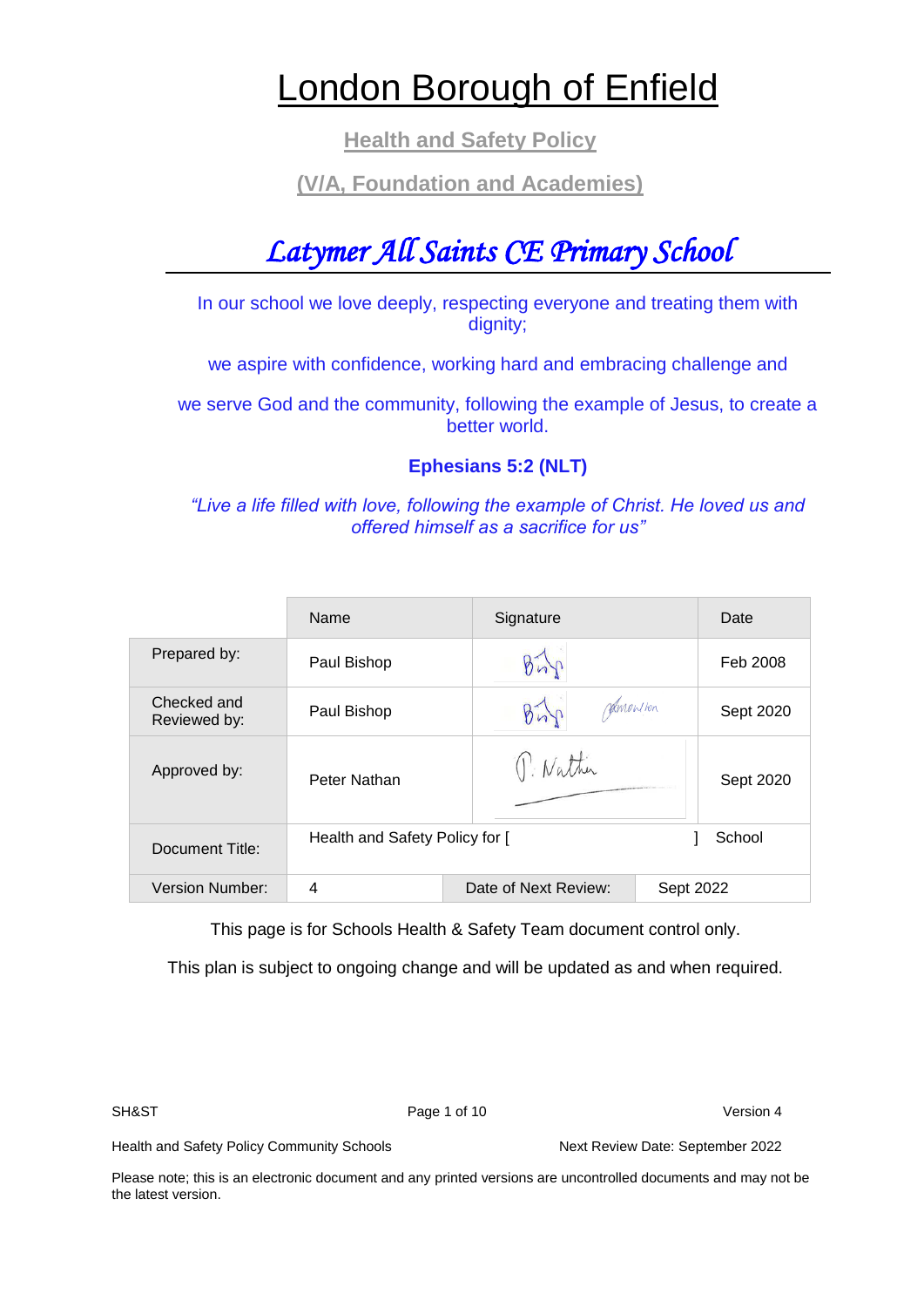# **Governing Body**

The Governing Body will do all that is reasonably practicable to ensure the health, safety and wellbeing of staff, pupils and visitors, including contractors, and others who may be affected by the school's activities. To this end, we believe in achieving our aims in partnership with all interested parties. We are committed to complying as a minimum with our legal responsibilities, but we are seeking to continually improve our health and safety performance in line with best practice. We will maintain and continually review an effective health and safety management system, which we consider to be an essential part of a high performing school.

It is the intention of the Governors and Headteacher that the established health and safety policies, guidance and procedures issued by London Borough of Enfield shall be followed and developed locally to meet the specific needs of Latymer All Saints School. The aim is to ensure that health and safety becomes an integral part of managing school activity. This policy will be reviewed annually by the Governing Body, and employees will be consulted prior to any amendments being made.

- a safe and healthy working environment with adequate control of health and safety risks arising out of our activities
- an effective organisation to implement the policy
- full consultation with our staff on matters affecting their health and safety
- effective communication throughout the school on health and safety matters
- information, instruction and supervision is provided
- all staff are competent to carry out their work and meet their health and safety responsibilities; and the provision of adequate training and development
- risk assessments are undertaken and the necessary controls implemented
- the effective management of contractors
- competent advice will be obtained when that is not available within the school
- effective monitoring and review of the implementation of the policy and health and safety performance
- periodic independent auditing is undertaken
- adequate resources are provided to implement this policy

The governing body as employer recognises its overall responsibility for health and safety. However, high standards can only be achieved with the full involvement of the school community. Staff must meet their responsibilities as laid down in the policy and work in accordance with the safe working procedures.

The governing body will review this policy annually.

# **Signed: Chair of Governors Stella Mwa**

#### **Date: October 2021**

SH&ST Page 2 of 10 Version 4

Health and Safety Policy Community Schools Next Review Date: September 2022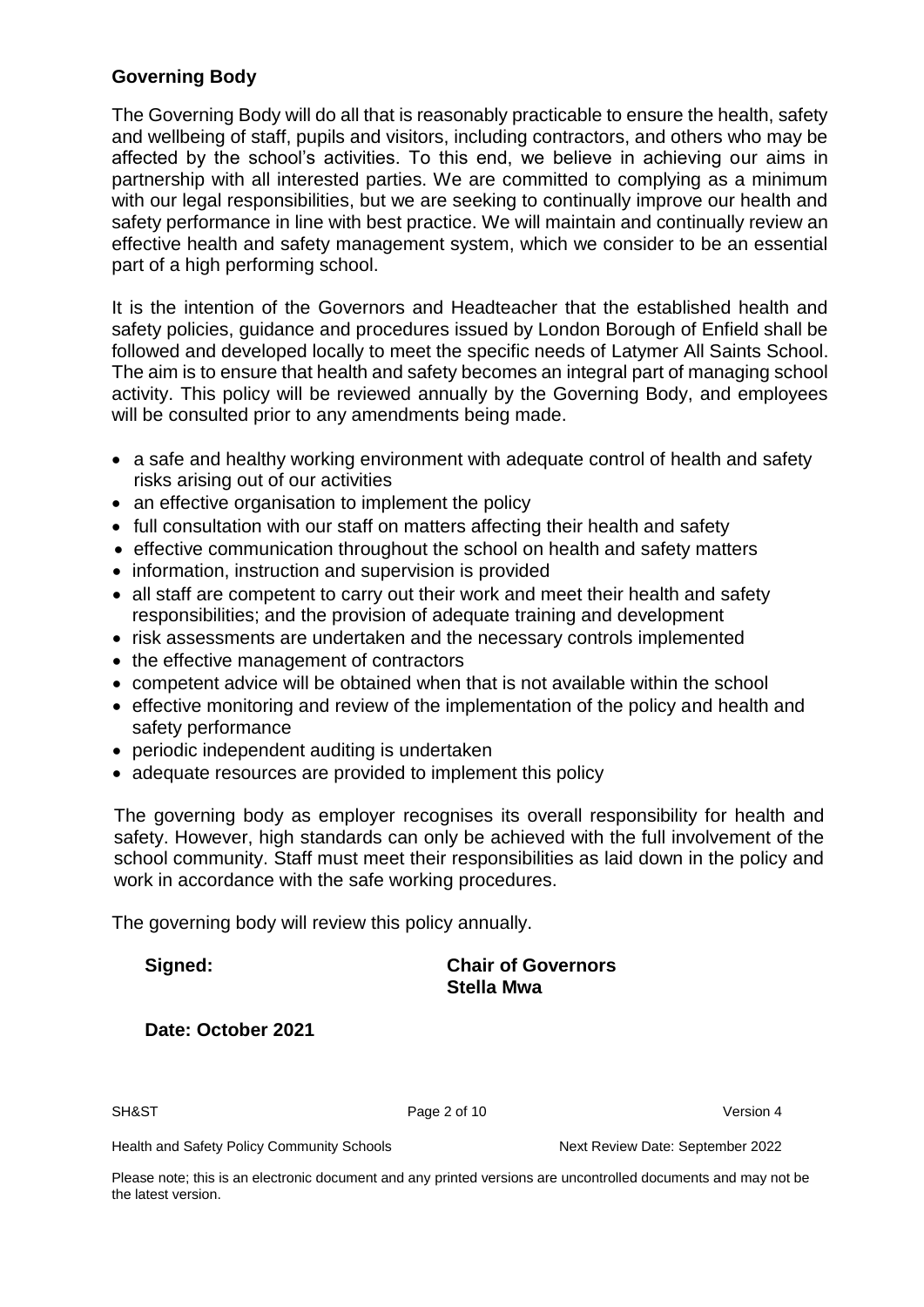# **ORGANISATION FOR IMPLEMENTING THE POLICY**

# **RESPONSIBILITIES**

# **Head**

The Head is responsible for the overall implementation of this policy throughout the school. This includes day-to-day responsibility for maintenance and development of safe working practices and conditions for all staff, pupils, visitors and any other person using the premises or undertaking activities under the school's control. In particular, the Head will:

- (a) nominate a senior manager as health and safety coordinator
- (b) ensure subordinate managers meet their health and safety responsibilities
- (c) ensure the arrangements for consultation with staff are implemented and chair the safety committee
- (d) ensure effective communication of health and safety matters
- (e) ensure requirements with regard to staff competence are met
- (f) ensure health and safety standards, school health and safety procedures/codes of practice are implemented
- (g) ensure risk assessments are carried out
- (h) undertake risk assessments in relation to directly managed staff (e.g. stress risk assessments)
- (i) ensure health and safety monitoring is undertaken, including:
	- (i) incident reporting and investigation
	- (ii) specific equipment and premises inspections
	- (iii) termly inspections
	- (iv) implementing the school's annual monitoring checklist
	- (v) health and safety in staff appraisals
	- (vi) ensuring an annual report is provided to the governing body
- (j) make recommendations to the governing body in relation to external independent audits
- (k) report to the governing body any health and safety issues that cannot be resolved.

# **Senior Management Team**

The senior management team will support the Head with regard to the overall management of health and safety in the school. This includes:

- (a) providing leadership by ensuring health and safety is considered as part of every decision
- (b) considering the health and safety impact of new initiatives informing the Head about any health and safety issues that affect the school
- (c) agreeing strategic health and safety initiatives
- (d) monitoring the overall implementation of the school's health and safety policy in their areas of control and agreeing the annual health and safety report.

SH&ST Page 3 of 10 Version 4

Health and Safety Policy Community Schools Next Review Date: September 2022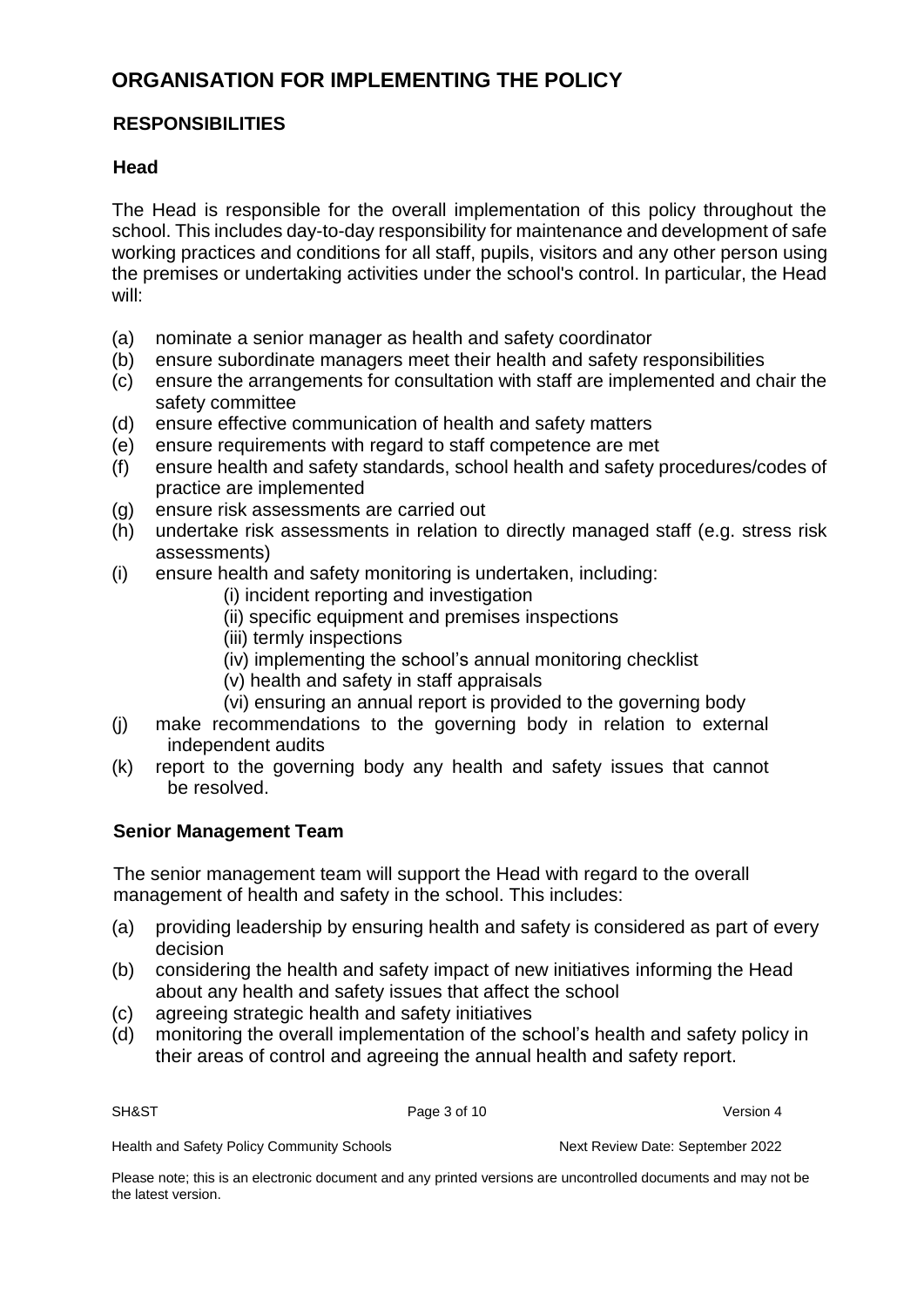# **School Health and Safety Coordinator**

The Health and Safety Coordinator is responsible for the overall coordination of health and safety throughout the school on behalf of the Head. Responsibilities include:

- (a) coordinating all aspects of health, safety and wellbeing policy and practice
- (b) liaising with safety representatives and attending the safety committee
- (c) disseminating health and safety information
- (d) coordinating accident reporting procedures
- (e) coordinating emergency evacuation procedures
- (f) ensuring health and safety matters raised by staff are dealt with
- (g) maintaining a central file of health and safety procedures and other relevant information;
- (h) monitoring implementation of the policy by:
	- (i) ensuring heads of department undertake inspections
	- (ii) ensuring incidents are investigated
	- (iii) reporting 'reportable' incidents to the Health and Safety Executive.
	- (iv) managing the school's annual monitoring checklist
	- (v) making recommendations to the Headteacher about an independent audit
	- (vi) reporting health and safety issues that cannot be resolved to the Head/governing body.

#### **Other Managers**

# *(Including Heads of Department, Managers of Non-Teaching Staff.)*

**Note:** Some managers may not be directly responsible for managing staff - e.g. the manager responsible for school premises - but may have responsibility for a particular aspect of health and safety throughout the entire school; they should be identified in the appendix.

Managers are responsible for implementing this policy in their area of control. This includes:

- (a) ensuring staff meet their health and safety responsibilities
- (b) consulting with staff on matters affecting their health and safety
- (c) communicating health and safety information to staff
- (d) assessing staff competence and ensuring appropriate training and development
- (e) ensuring school-wide health and safety standards, and school health and safety procedures/codes of practice, are implemented
- (f) ensuring risk assessments are carried out
- (g) ensuring safe working procedures and codes of practice are prepared for

SH&ST Page 4 of 10 Version 4

Health and Safety Policy Community Schools Next Review Date: September 2022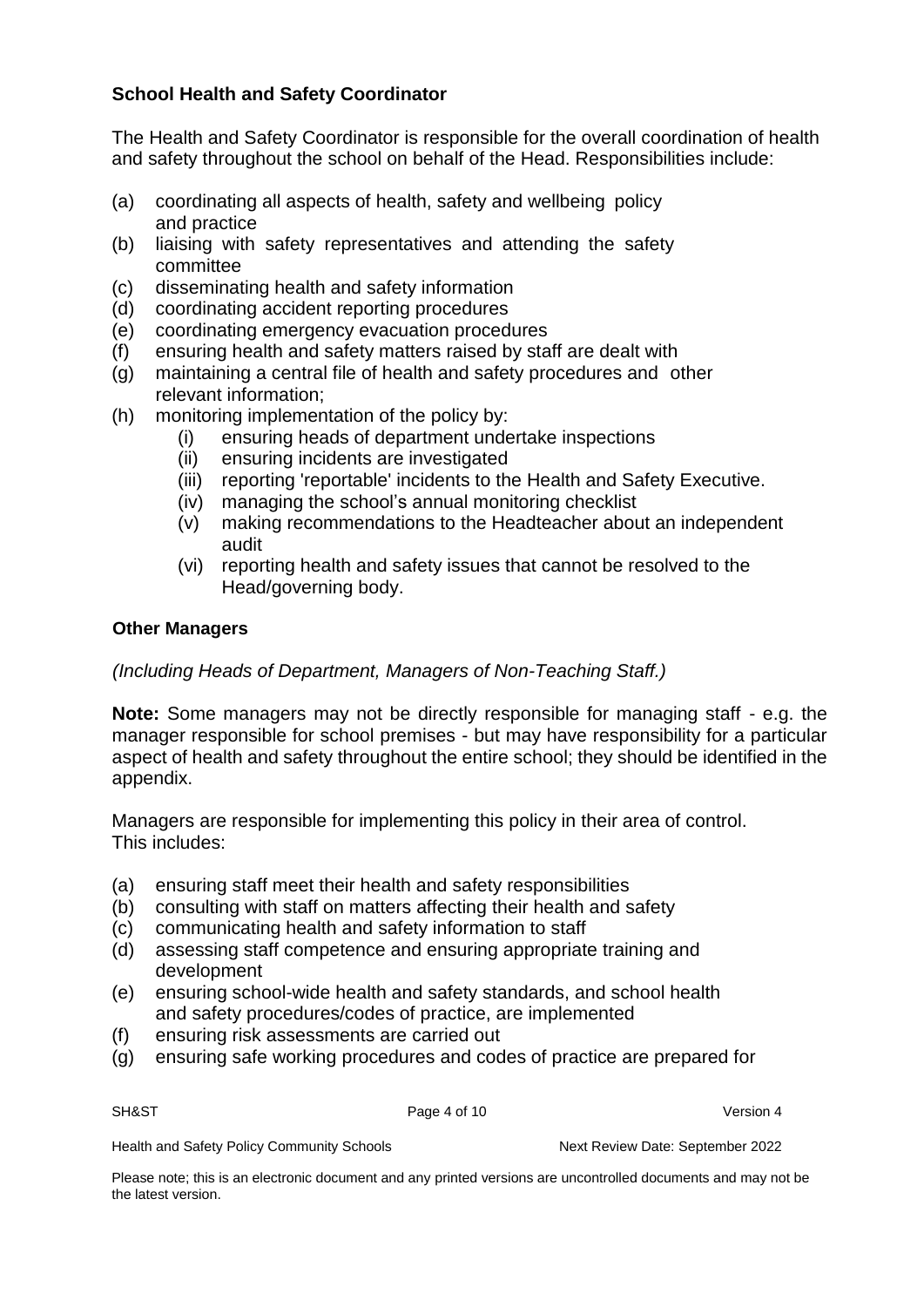activities under their control

- (h) undertaking risk assessments in relation to directly managed staff implementing monitoring arrangements, such as:
	- (i) incident reporting and investigation
	- (ii) specific equipment/premises inspections
	- (iii) termly inspections
	- (iv) the school's annual monitoring checklist
	- (v) including health and safety in staff appraisals
	- (vi) reporting any health and safety issues which cannot be resolved to the health and safety coordinator/Head.

# **All Members of Staff**

All members of staff are responsible for:

- (a) taking care of their own health and safety and the health and safety of others affected by their actions
- (b) co-operating with the governing body by following the schools safe working procedures and meeting responsibilities laid down in this policy
- (c) reporting health and safety hazards and any inadequacies they identify in health and safety procedures to their line manager or the school health and safety coordinator
- (d) undertaking any health and safety training/development identified as necessary
- (e) using work equipment in accordance with safe working procedures, instructions and training
- (f) not making unauthorised or improper use of equipment
- (g) ensuring a risk assessment is undertaken when carrying out projects or new activities
- (h) reporting health and safety incidents, and near misses, in accordance with the schools reporting procedures.

# **Safety Representatives**

Safety representatives do not have responsibilities under this policy. However, they have functions as laid down in the Safety Representatives and Safety Committees Regulations 1977 (SI 1977 No. 500). Reasonable time will be provided to enable safety representatives to carry out their functions subject to the exigencies of the service. This should be arranged with their line manager and the health and safety coordinator.

Where no union representation for safety is available under the Safety Representatives and Safety Committees Regulations 1977, the Health and Safety (Consultation with Employees) Regulations 1996 will apply and employees will be consulted directly as individuals, or through **elected** health and safety representatives (known as "representatives of employee safety" in the Regulations), or a combination of the two.

SH&ST Page 5 of 10 Version 4

Health and Safety Policy Community Schools Next Review Date: September 2022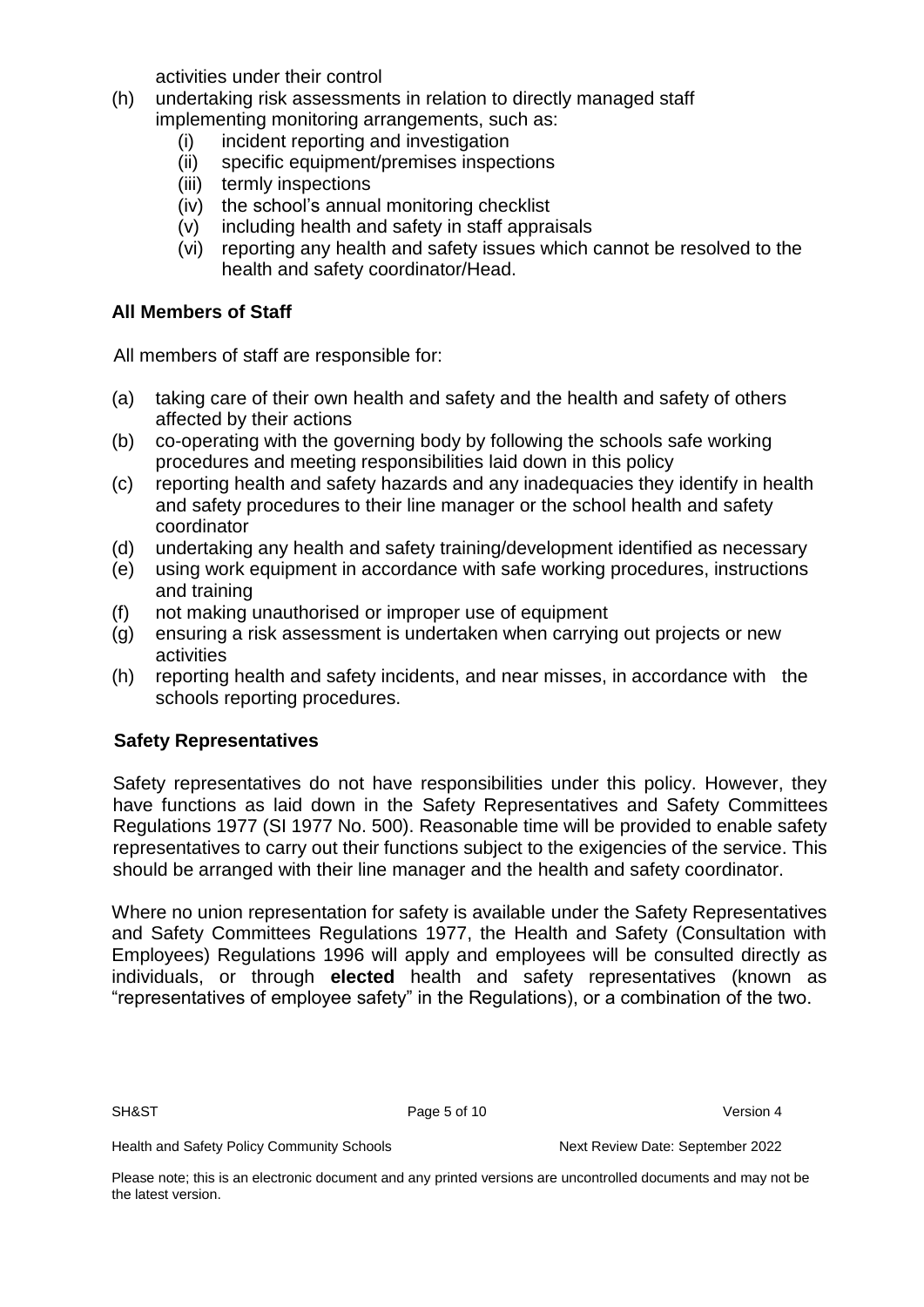# **ARRANGEMENTS FOR IMPLEMENTING THE POLICY**

# **Consultation with Staff**

# **Health and Safety Committee**

The school has established a health and safety committee, which meets termly. It is chaired by the Head and includes management representatives and safety representatives elected by the staff. The committee facilitates consultation on schoolwide issues, such as codes of practice. It is also a forum where safety representatives can raise issues concerning health and safety and where unresolved issues can be addressed.

# **Local Consultation**

Line managers will consult directly with staff on health and safety issues relevant to a particular department or work area.

*Note: If the school does not have a safety committee, e.g. where the school forms part of a larger organisation, such as a group of academies, that should provide this forum. Alternative arrangements for consultation on school-wide issues will still be required and these should be stated here.* 

# **Health and Safety Procedures**

Use the appropriate terminology for the school, e.g. "code of practice", "health and safety manual", etc.

The school has drawn up health and safety procedures and arrangements covering school-wide issues. These were drawn up on the basis of a risk assessment and include the following required control measures.

# **Display Screen Equipment**

Indicate arrangements for undertaking display screen equipment assessments e.g. who will carry them out - they will need to be competent, the procedures they will follow, arrangements for eye and eyesight testing, etc.

# **Educational visits**

The role of the educational visit's coordinator, arrangements for seeking approval both within the school and where appropriate from the LA, risk assessments, previsits, staff ratios, etc.

# **Traffic management**

Arrangements for ensuring separation of pedestrians and vehicles particularly at the

SH&ST Page 6 of 10 Version 4

Health and Safety Policy Community Schools Next Review Date: September 2022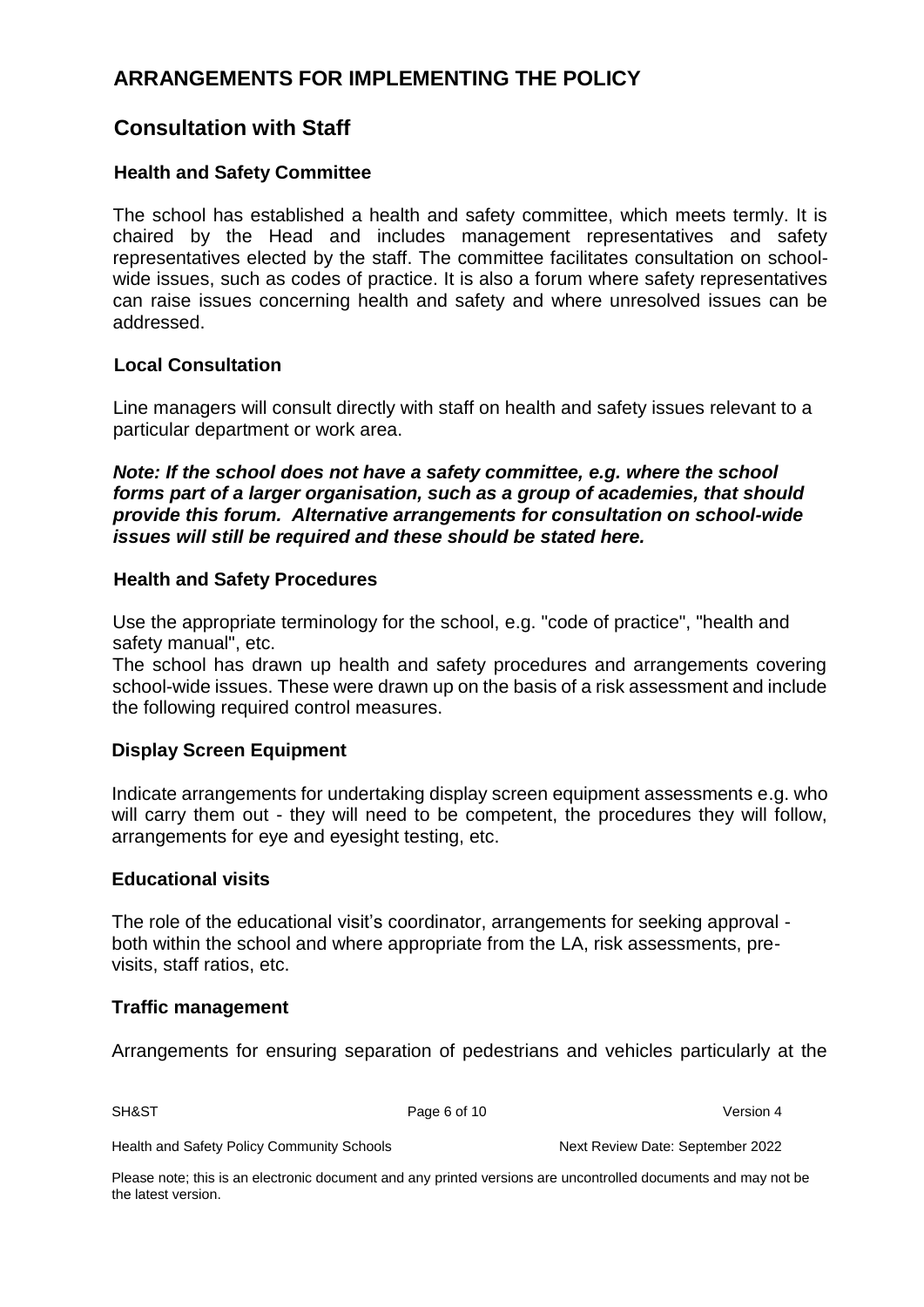beginning and end of the school day. For example, the responsibilities of the person on duty, how the arrangements are communicated to staff, pupils and parents.

## **Management of contractors**

Arrangements for the selection, management and monitoring of competent contractors, including the arrangements for securing competent advice when that is not available within the school.

### **Dual use**

Arrangements for managing dual use facilities, e.g. arrangements for assessing whether particular activities can be safely accommodated, making sure the premises are properly prepared prior to the booking, ensuring the instructor is competent.

# **First aid**

Who the first aiders are, arrangements for their training, arrangements for contacting them, location of first-aid boxes, responsibility for first-aid boxes.

#### **Fire and emergency procedures**

This should form the basis of the evacuation procedures posted throughout the school. It will also include the role of the person in charge - normally the Head but it should include the arrangements when he/she is not on site; the roles of all staff; how the evacuation will be conducted; arrangements for ensuring everyone has left the building - either a roll call or a "sweep" of the building by nominated members of staff, action on discovering a fire or other incident, etc.

#### **Risk Assessments**

The health and safety procedures referred to above were drawn up on the basis of an assessment of the risks. Some require further detailed assessment of the activity (e.g. display screen equipment, educational visits); in these cases the relevant member of staff must undertake the assessment. Others are generic risk assessments and where activities comply with the assessment there is no need to record a separate assessment. Where an activity differs from the generic assessment, the person responsible for the activity must ensure there is a re-assessment to account for these variations. Where this is minor it may be no more than adding a simple local variation to the generic assessment. Heads of department and other line managers are responsible for ensuring risk assessments are drawn up and implemented for activities carried out under their area of control. For many such activities, line managers should arrange for a departmental health and safety procedure to be drawn up as a generic assessment, although, again, local variations may be needed when it is necessary to deviate from the generic assessment.

SH&ST Page 7 of 10 Version 4

Health and Safety Policy Community Schools Next Review Date: September 2022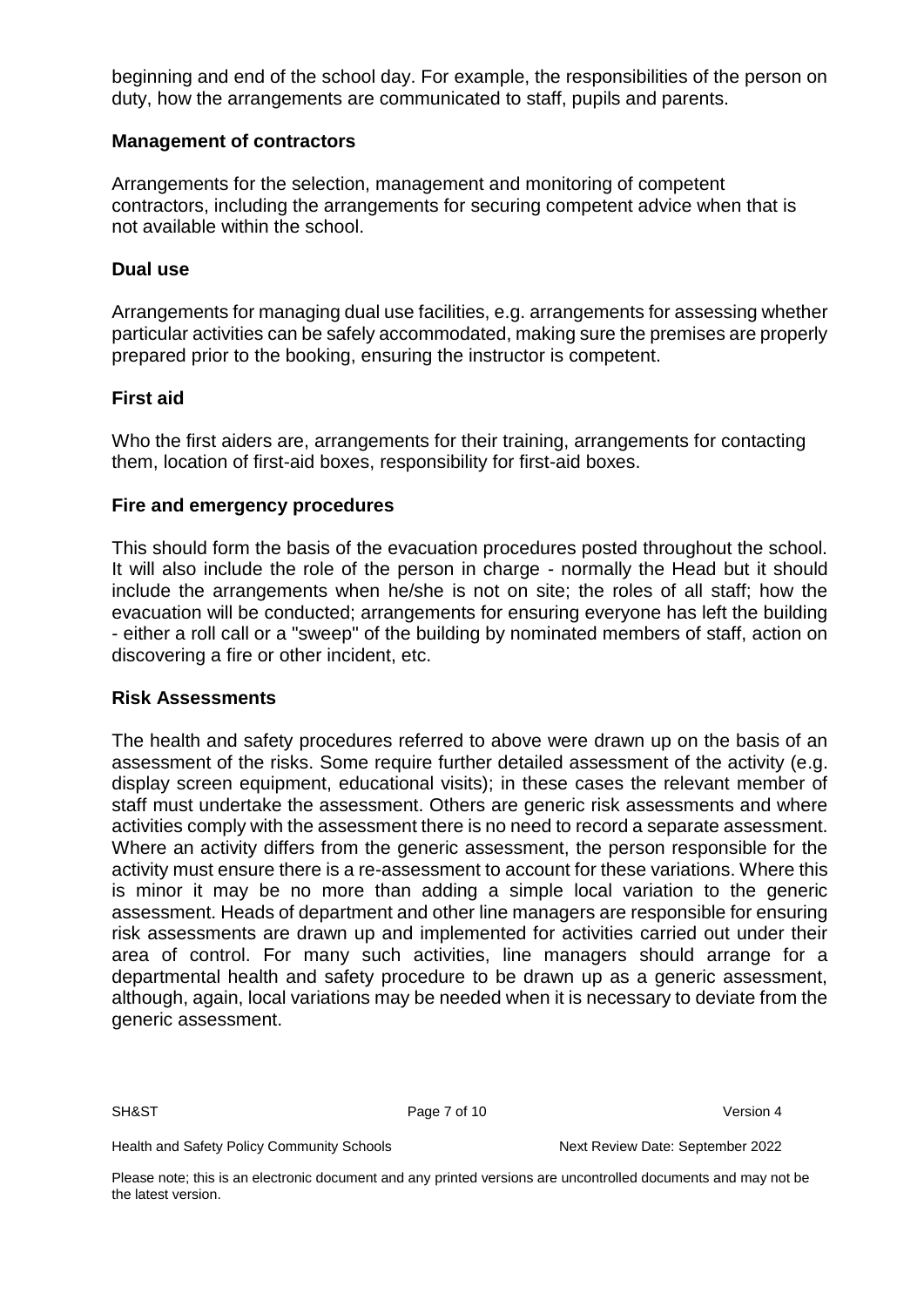# **Fire and emergency procedures**

This should form the basis of the evacuation procedures posted throughout the school. It will also include the role of the person in charge - normally the Head but it should include the arrangements when he/she is not on site; the roles of all staff; how the evacuation will be conducted; arrangements for ensuring everyone has left the building - either a roll call or a "sweep" of the building by nominated members of staff, action on discovering a fire or other incident, etc.

SH&ST Page 8 of 10 Version 4

Health and Safety Policy Community Schools Next Review Date: September 2022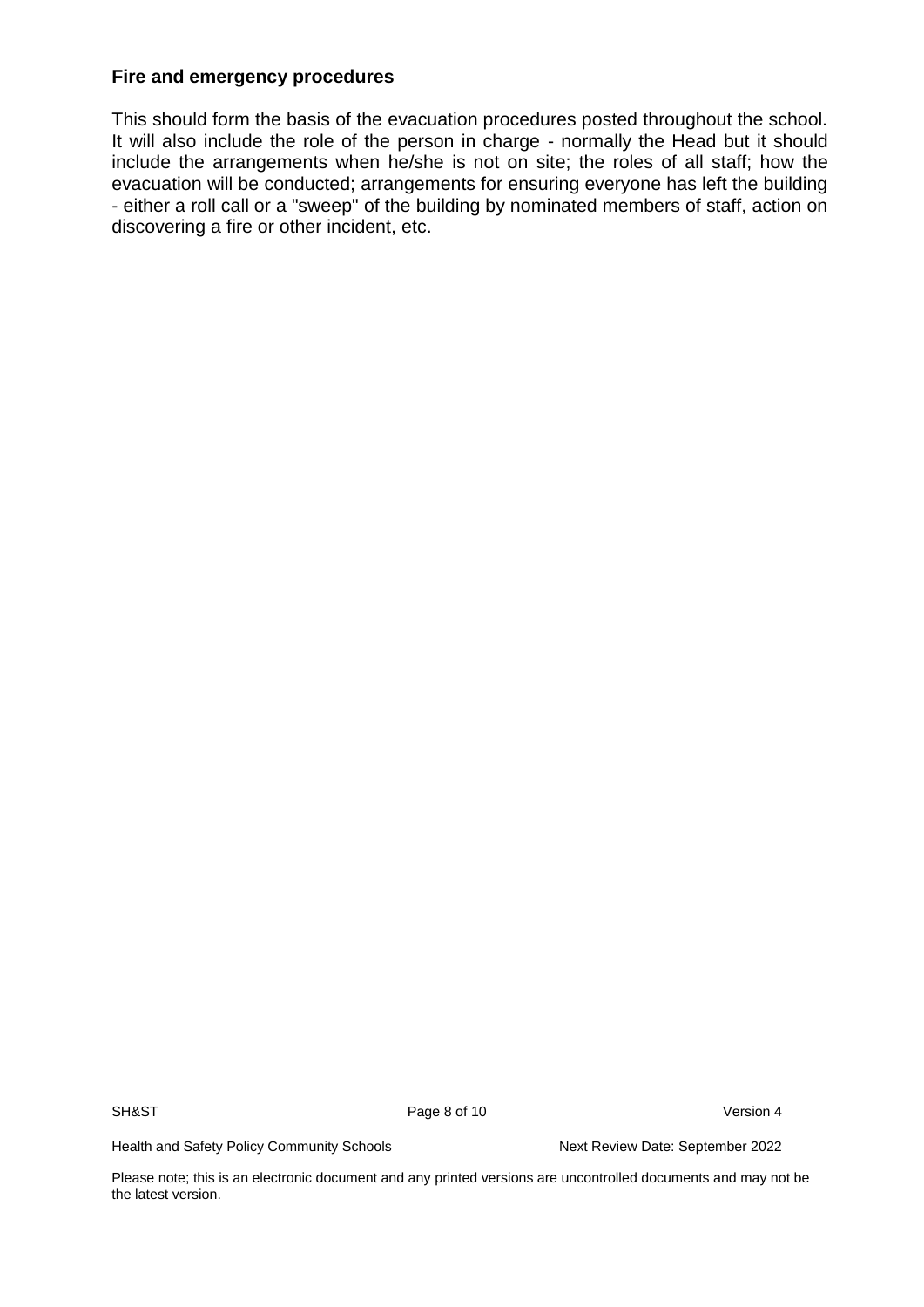# **Appendix: Individuals with Specific Responsibilities in the Policy and Access to Information on Health and Safety**

| <b>Responsibility</b>                                | <b>Name</b>                                |
|------------------------------------------------------|--------------------------------------------|
| Head                                                 | Katy Brennan                               |
| Senior Management Team                               | Moira Boardman                             |
|                                                      | John Gill                                  |
|                                                      | <b>Jessica Knott</b>                       |
|                                                      | Sandra Johnson                             |
| Health & Safety Co-Ordinator                         | John Gill                                  |
| Health and safety governor                           | <b>John Marriot</b>                        |
| <b>Other Managers</b>                                | Ivan Wiseman (Site Manager)                |
| (include (included heads of department, non-         | Bel Nazim (SBM)                            |
| teaching staff such as bursar, specialists           | Nadeem Shah (Network Manager)              |
| such as Premises Manager and Educational             | John Gill (Educational Visits Coordinator) |
| <b>Visits Coordinators)</b>                          |                                            |
| <b>First Aiders</b>                                  | Welfare Officer, TAs and LSAs              |
| <b>Location of First Aid Boxes</b>                   | <b>Welfare Room</b>                        |
| Name and address of nearest hospital                 | <b>North Middlesex hospital</b>            |
|                                                      | Address: Sterling Way, London N18          |
|                                                      | Phone: 020 8887 2000                       |
|                                                      |                                            |
| Fire Safety Manager / Evacuation Officer             | John Gill - H & S coordinator / officer    |
|                                                      |                                            |
| Location of Fire Log Book                            | Assistant Headteachers' Office.            |
|                                                      |                                            |
|                                                      |                                            |
| <b>Fire Assembly Point</b>                           | School playground / School Field           |
|                                                      | (see Fire risk assessment map)             |
|                                                      |                                            |
| Time of weekly Fire Alarm Tests                      | Thursdays 4.30pm                           |
| Asbestos (Appointed Person to use AMS<br>Webtracker) | Ivan Wiseman - Site Manager                |
|                                                      |                                            |
| Procedures reporting hazards                         | Katy Brennan - Headteacher                 |
| (Name and/or contact arrangements                    | Ivan Wiseman - Site Manager                |
|                                                      | John Gill - H & S coordinator / officer    |
| Legionella (Appointed Person)                        | Ivan Wiseman - Site Manager                |
|                                                      |                                            |
| Premises Manager/Site Manager                        | Ivan Wiseman - Site Manager                |
|                                                      |                                            |

SH&ST Page 9 of 10 Version 4

Health and Safety Policy Community Schools Next Review Date: September 2022